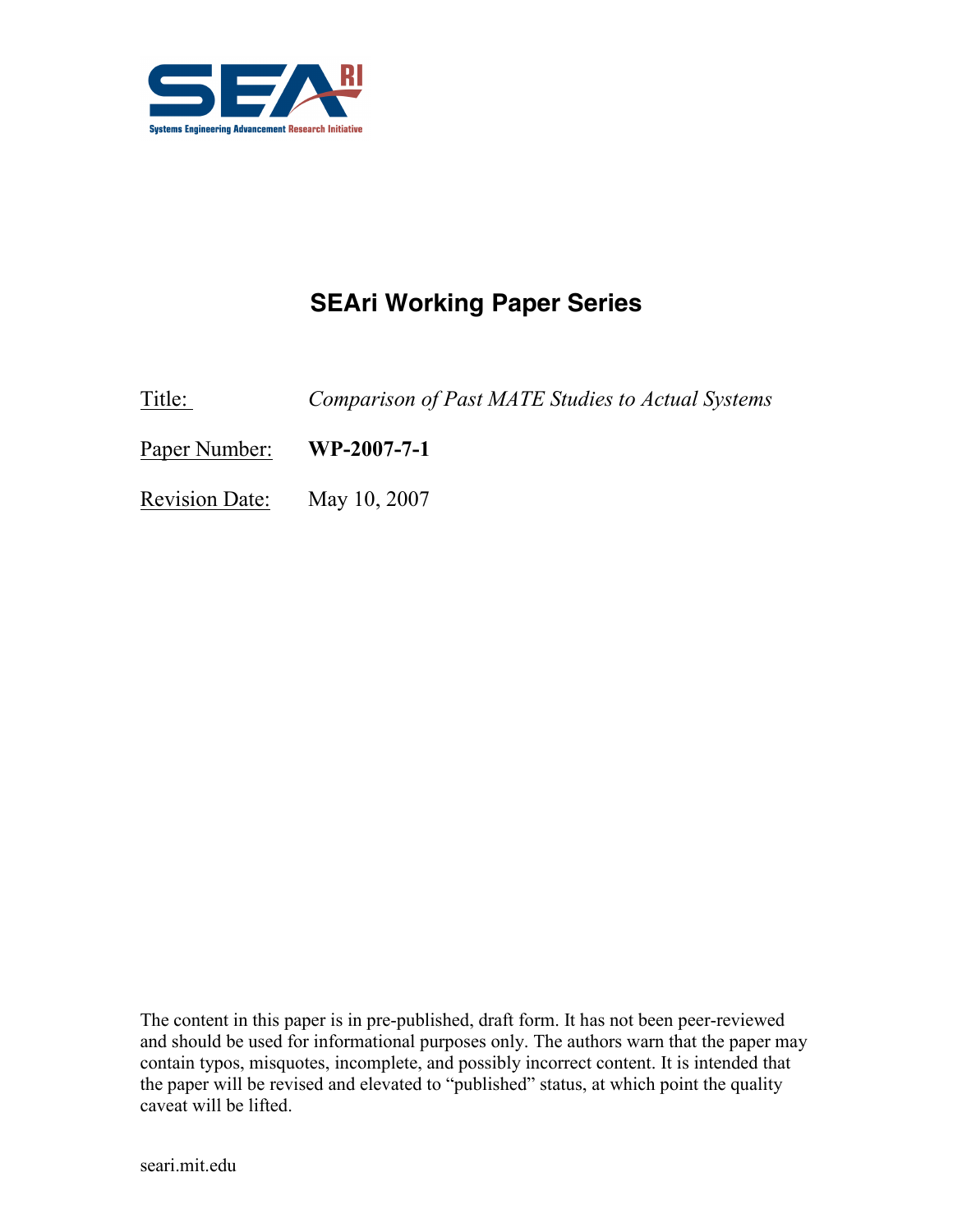### Comparison of Past MATE Studies to Actual Systems

The following sections provided a few examples of MATE studies compared with actual systems developed by industry. The text is rough, but enough to get across the point that MATE enables engineers, which are students in the MIT MATE studies, to quickly locate "good" designs, without relying upon extensive feasibility studies and decades of experience.

More examples will be added as time and opportunity permits.

#### Table of Contents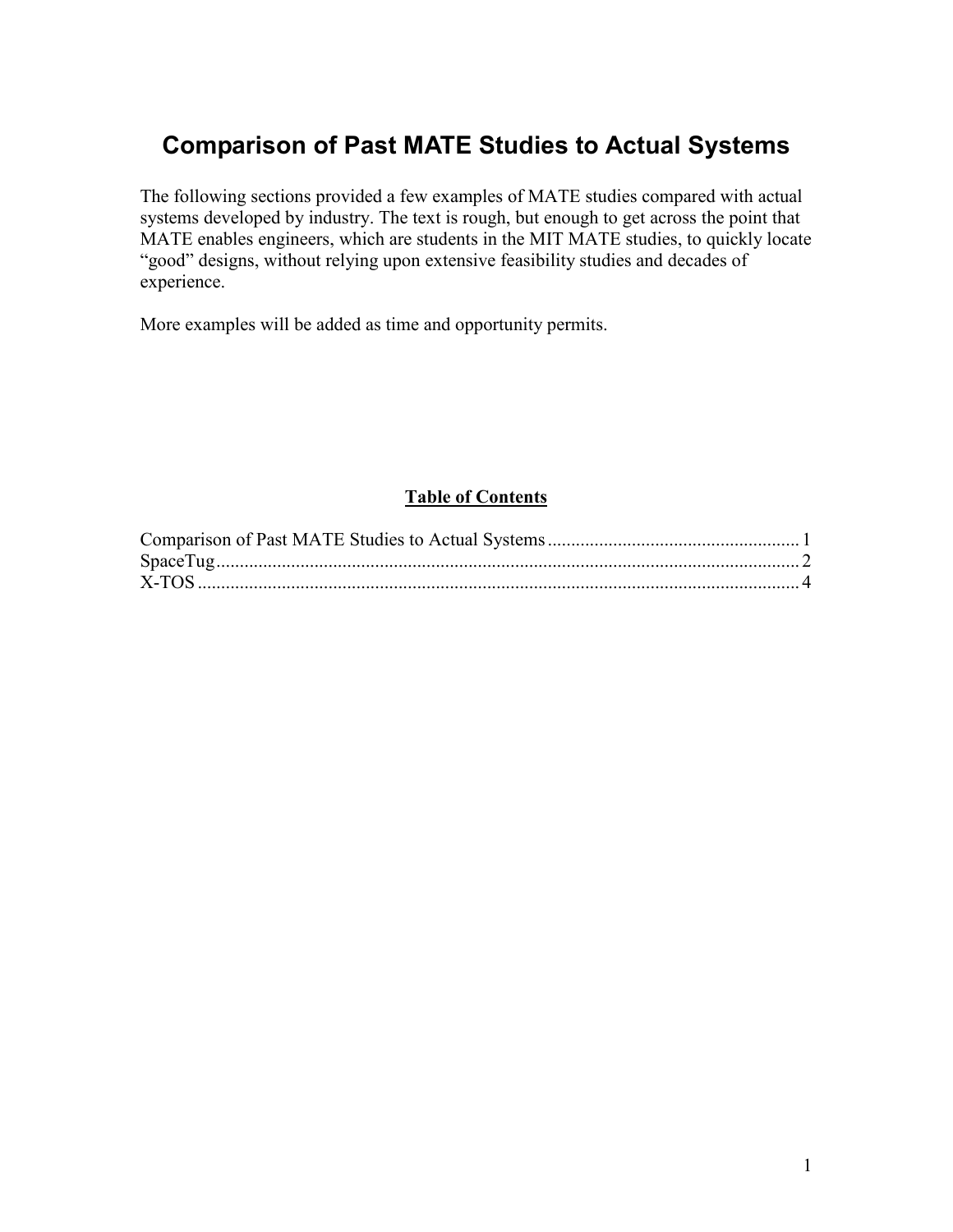## SpaceTug

Spacetug vs CX-OLEV



|               | Electric Cruiser (2002 study) | CX-OLEV (2009 launch) |
|---------------|-------------------------------|-----------------------|
| Wet Mass kg   | 1405                          | 1400                  |
| Dry Mass kg   | 805                           | 670*                  |
| Propellant kg | 600                           | 730*                  |
| Equipment kg  | 300                           | $213*$                |
| $DV$ m/s      | $12000 - 16500$ ***           | 15900**               |
| Utility       | 0.69                          | 0.69                  |
| Cost          | 148                           | 130*                  |

\* back-calculated using Spacetug tradespace tool

\*\* calculated based on stated 3 km/s capability attached to target, normalized to spacetug "self-deltaV" (ability to move self in orbit)

\*\*\* higher figure is using original 3000 sec thrusters, lower uses 2200 assumed by CX-OLEV; other numbers unchanged by this assumption

The differences up to this point can be entirely simulated on the MATE tool by reducing the equipment mass and using all the savings for fuel. This is something we suggested in the paper (well, we said that the performance was sensitive to equipment weight and it should be minimized). On the tradespace:

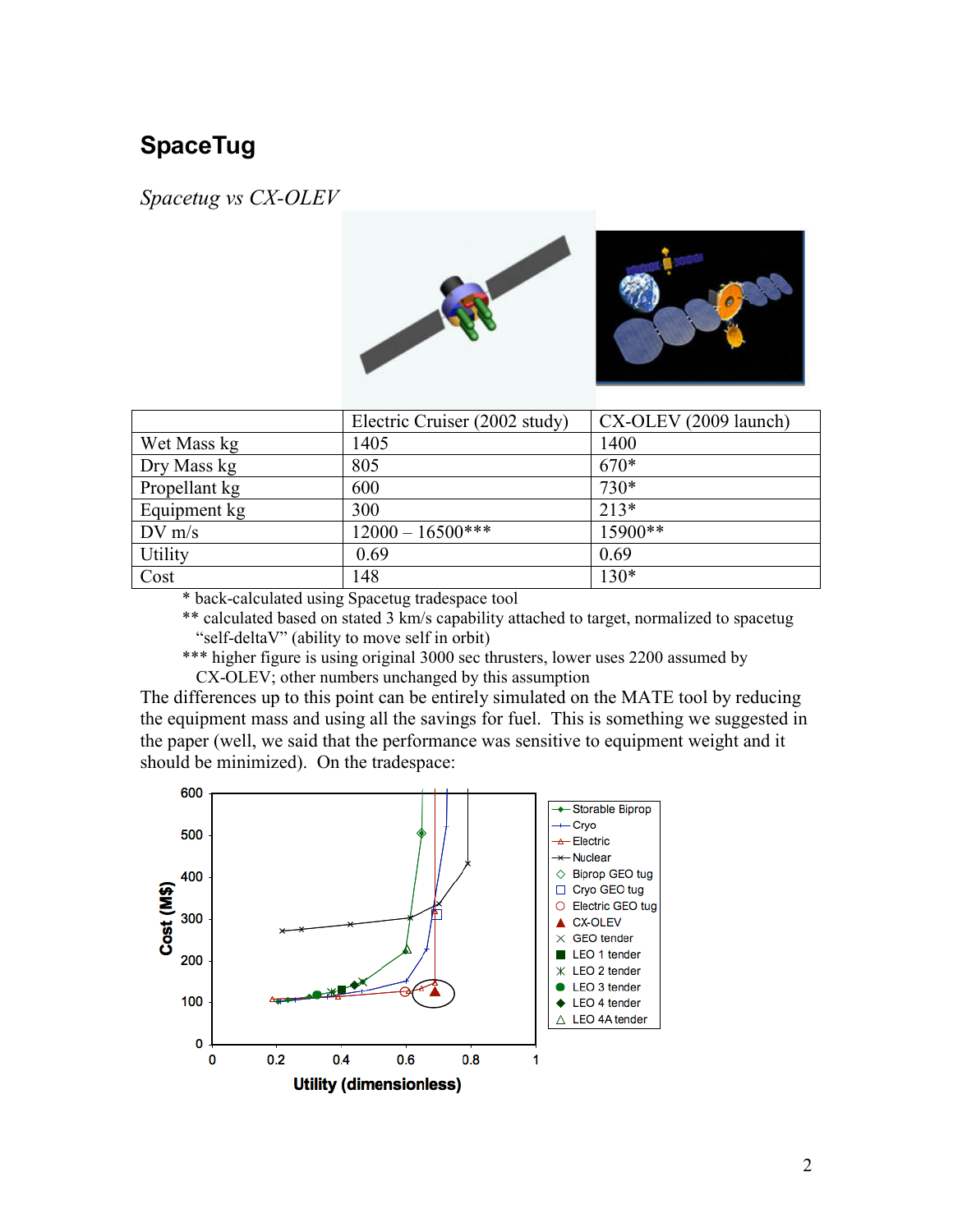Seriously – our very simple study correctly and accurately identified the spot in the tradespace worth looking at further – this stuff works petty well!

In all honesty, some of the ICE model details came out a little different:

|              | <b>Electric Cruiser</b> | CX-OLEV (2009 launch)                |
|--------------|-------------------------|--------------------------------------|
| $ISP$ (sec)  | 3000                    | 2200                                 |
| Power w      | 3600                    | 5000                                 |
| Dimensions   | $2.0$ m x 1 m (approx)  | $2.6 \text{ m} \times 0.9 \text{ m}$ |
| Solar panels | GA 10 $m^2$             | GA 15 m span, c $24 \text{ m}^2$     |
| Comm         | Ku band, 0.5m parabolic | S band 2x1m hemisphere               |

#### DATA SOURCES

Spacetug data from paper and MATE worksheet

CX-OLEV specs from: http://www.orbitalrecovery.com/index.htm http://telecom.esa.int/telecom/www/object/index.cfm?fobjectid=17870 http://telecom.esa.int/telecom/www/object/index.cfm?fobjectid=13584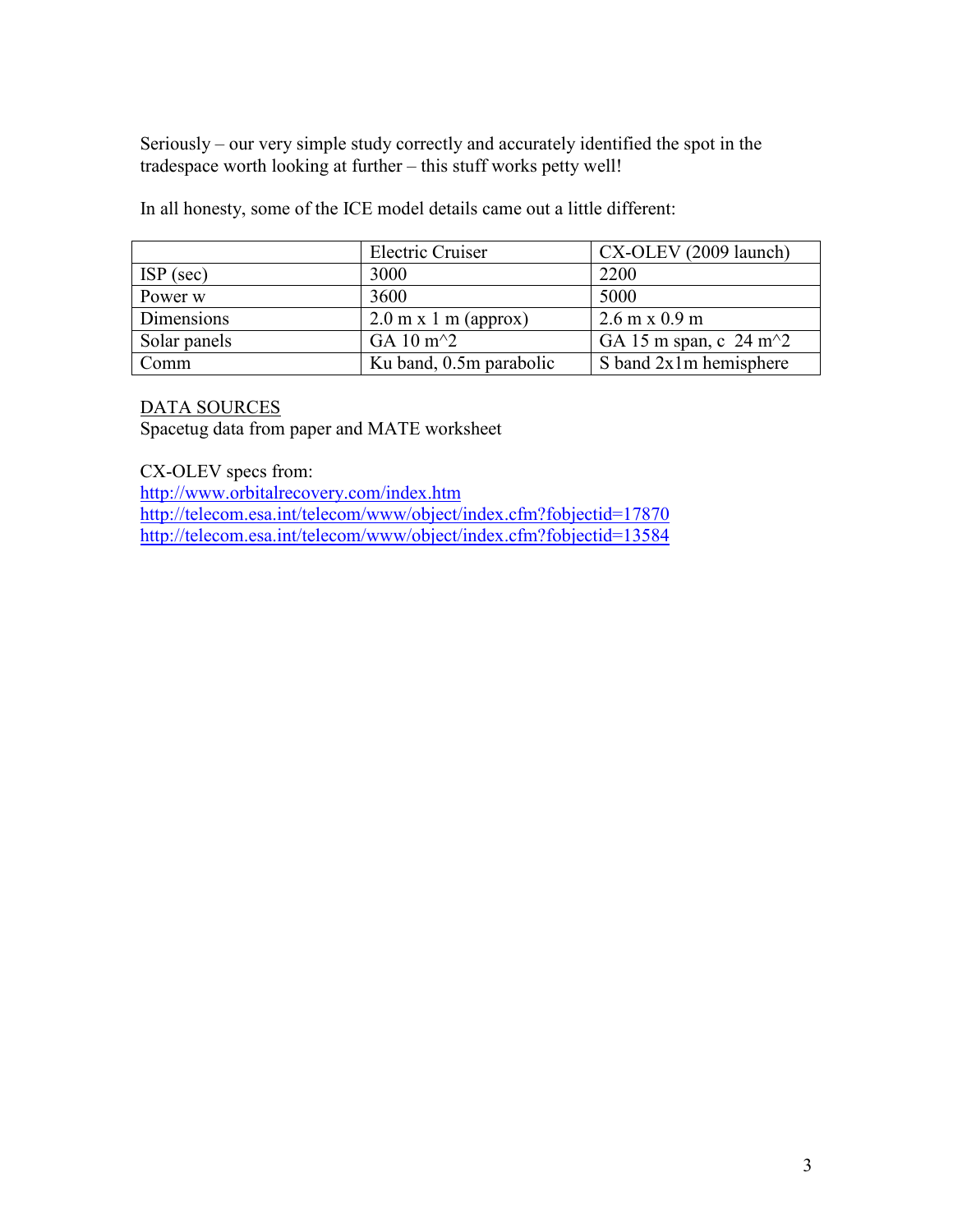## X-TOS XTOS vs Streak



|                    | XTOS(2002 study)           | Streak (Oct 2005 launch) |
|--------------------|----------------------------|--------------------------|
| Wet Mass kg        | $325 - 450$                | 420                      |
| Lifetime (yrs)     | $2.3 - 0.5$                |                          |
| Orbit              | 300 -185 km @ $20^{\circ}$ | 321a-296p -> 200 @ 96°   |
| LV                 | Minotaur                   | Minotaur                 |
| Utility            | $0.61 - 0.55$              | $0.57 - 0.54*$           |
| Modified Utility** | $0.56 - 0.50$              | 0.59                     |
| Cost \$M           | $75 - 72$                  | $75***$                  |
| Instruments        | Three $(?)$                | Ion gauge and atomic     |
|                    |                            | oxygen sensor            |

\* back-calculated using XTOS final utility

\*\* calculated by reversing the weightings of latitude diversity and equator time

\*\*\* estimate based on Spacetug cost model for vehicle (\$55M) plus \$20M launch cost

The big difference is the choice of a polar orbit. Clearly, the relative utility of the attributes of latitude diversity and time near the equator were ultimately different than the ones used in the XTOS study. A modified utility is estimated by flipping the weights of these utilities (so latitude diversity is more important). Adam has also noted that the XTOS team may have missed an attribute – data collected at the terminator has extra worth, and streak's orbit is at the terminator *all the time* (its in a sun synchronous orbit), maximizing this (unused) attribute.

Another difference comes down to altitude. The range in mass, lifetime, and altitude in XTOS is due to differing results from the MATE and ICE studies. The MATE study suggested first 200, then 300 km orbits (depending on the utility weights used); the higher orbit gave more lifetime. The ICE study, which had finer resolution of altitude, suggested lowering the altitude to 185 (for a short life) to maximize the value of the data. Streak will get the best of both worlds by starting at 300 km (apparently, a slightly elliptical 321 apogee, 296 perogee), and then, at the option of the operators, descending as low as 200 km to collect more valuable low-altitude data as it nears its end of life.

DATA SOURCES XTOS data from XTOS report